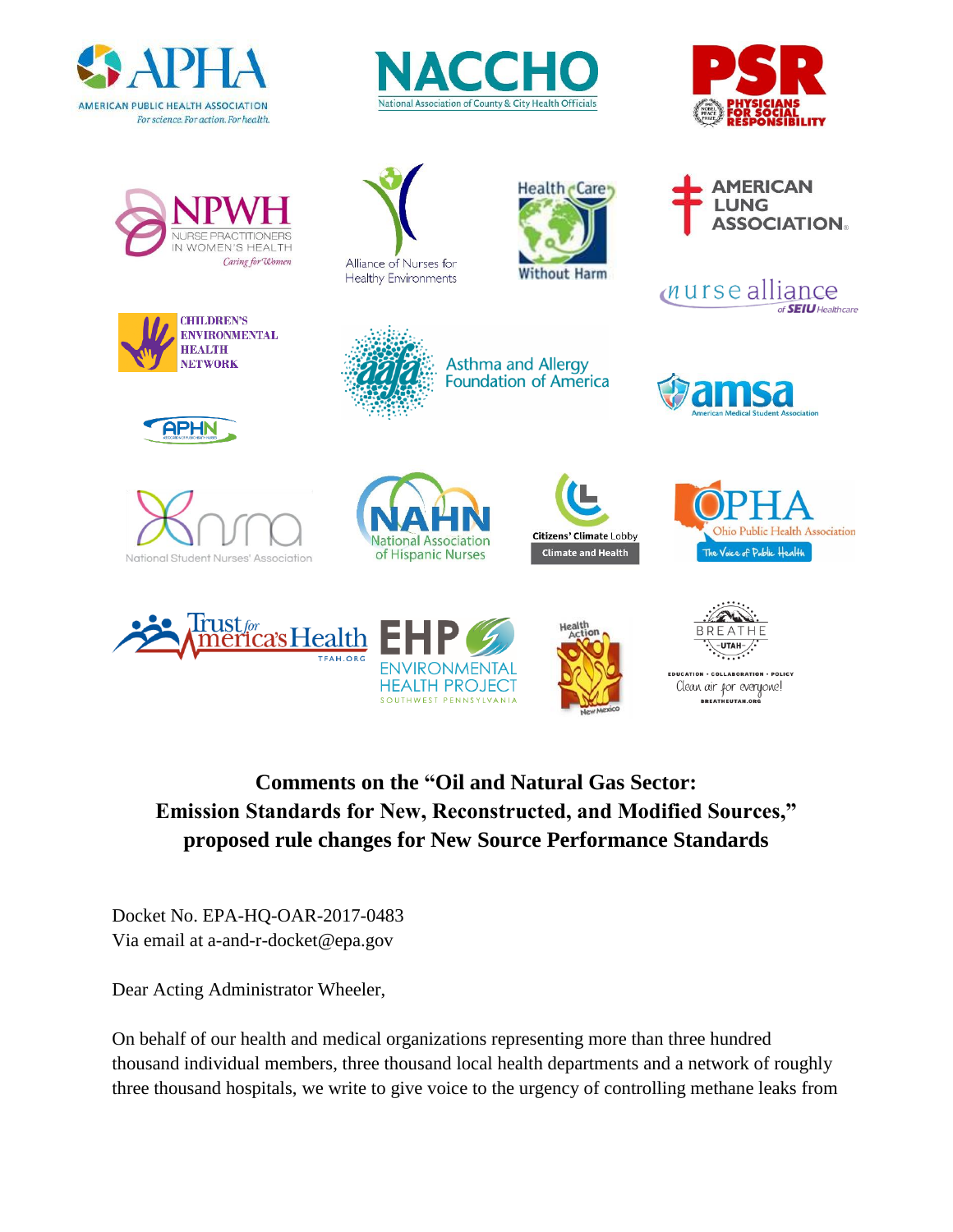oil and natural gas wells and to express our opposition to the changes proposed by the U.S. Environmental Protection Agency (EPA) to the Emission Standards for New, Reconstructed, and Modified Sources within the Oil and Natural Gas Sector, also referred to as the New Source Performance Standards (NSPS, or "the Rule").

Our organizations are deeply concerned that the proposed rule changes will inflict significant harm on public health. Fugitive emissions, or leaks, of methane, frequently accompanied by volatile organic compounds (VOCs), occur throughout the process of natural gas and oil extraction, processing and transport. Methane leaks accelerate climate change and thus increase health threats worldwide. Leaks of VOCs endanger the health of people living near oil and gas infrastructure. The changes that the EPA is proposing to the NSPS would reduce the frequency of monitoring and lengthen the time operators have to repair leaks, thus exacerbating the amount of methane and VOCs allowed to escape into the atmosphere. This would have the effect of increasing the health threats facing millions of Americans, as well as people around the world.

### **Methane contributes to climate change, thus harming health**

Methane is a potent greenhouse gas and as such is a major contributor to climate change, a fact documented widely and acknowledged by the EPA.<sup>i</sup> Increases in world average temperatures already lead to heat waves, wildfires, increased rainfall, flooding, extreme weather events, and other climate change phenomena that harm human health. The U.S. Global Change Research Program, a multi-agency governmental body, published in 2016 an extensive report summarizing the impacts of climate change on human health in the United States. The report examined temperature-related death and illness, air quality impacts, impacts of extreme events, vectorborne diseases, water-related illness, food safety and distribution, and mental health and wellbeing.<sup>ii</sup> In each category the report identified current and projected impacts on human health; these were found to include increases in premature heat-related deaths, waterborne illnesses, cardiovascular and respiratory health issues, and cases of PTSD and anxiety due to extreme weather conditions.<sup>iii</sup> Separately, the National Institute of Environmental Health Sciences released a report in 2016 focused on the need for more research into the health effects to which climate change would contribute. The report expressed concern over malnutrition, neurological diseases, cancer, asthma, and exposure to toxic contaminants, among many factors affecting health.<sup>iv</sup>

Most recently, the fall 2018 special report (SR1.5) from the United Nations Intergovernmental Panel on Climate Change (IPCC), detailing the impact of global warming of 1.5°C above preindustrial levels, finds that 2°C is no longer a safe goal to avoid the worst impacts of climate change.<sup>v</sup> It warns that sweeping, society-wide actions must be taken at unprecedented levels over the next 12 years to slash carbon emissions to avoid calamitous environmental devastation. Currently, it is estimated that the world's temperature will rise by 3°C should no new mitigation measures be taken.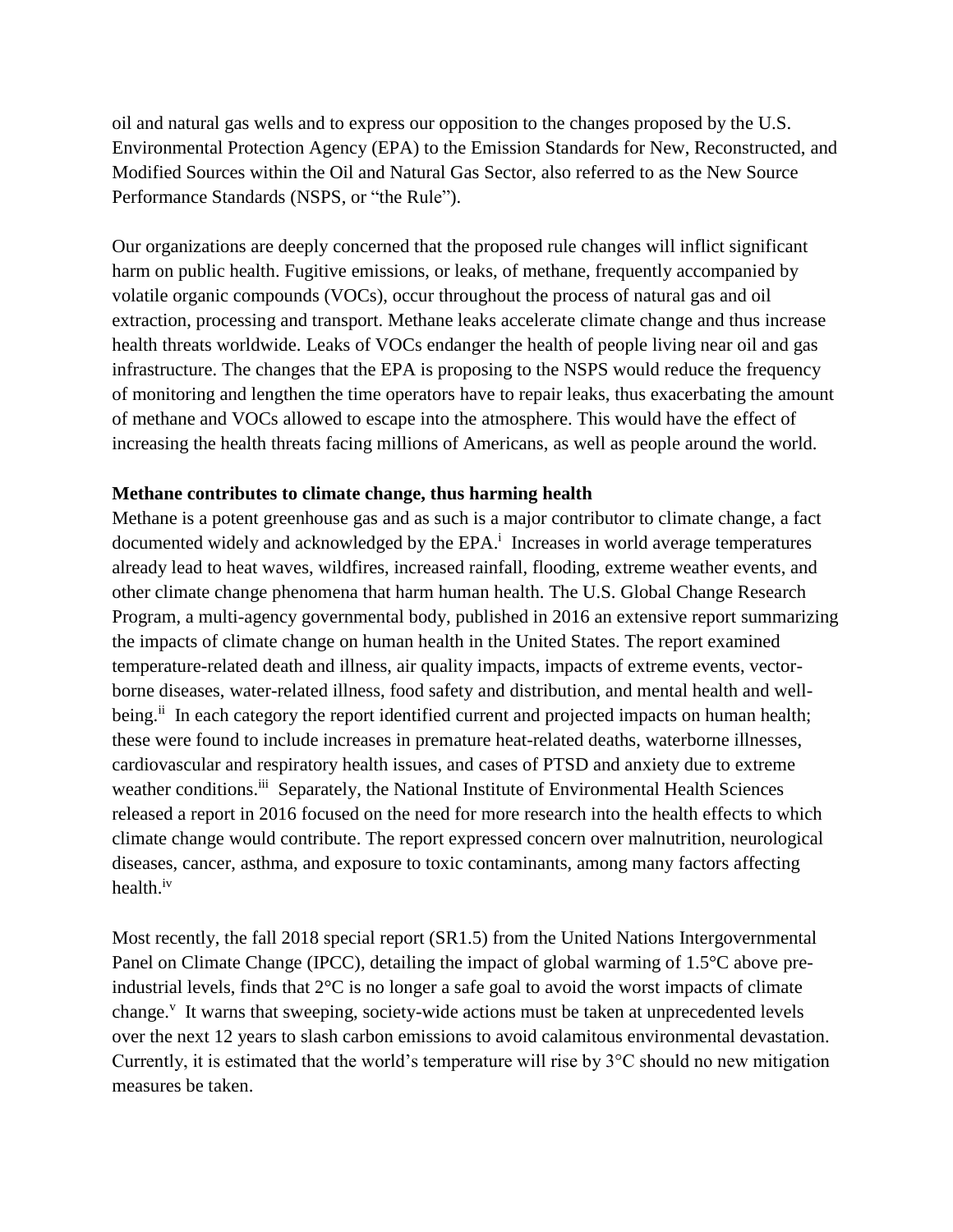The IPCC SR1.5 is the most comprehensive collection of all known scientific, peer-reviewed, research on the impacts of 1.5°C of global warming on natural and human systems around the world. Written by 91 researchers across 44 countries, it explains that global emissions will have to be slashed by 45 percent to meet the 1.5°C target. Even the difference between a 1.5°C and 2°C temperature increase, while it may not seem substantial, can have a significant effect on the projected impacts. Examples from the report of the human health impacts to expect in a warming world include:

- Increase in heat-related mortality. Populations at highest risk include older adults, children, women, and those with chronic diseases.
- increase in storm surges, coastal flooding, and sea level rise. These are projected to exacerbate the risk of death, injury, and ill-health.
- Shift and increase in the geographic range, seasonality, and intensity of transmission of climate-sensitive infectious diseases or their vectors. More individuals may be at risk of Dengue Fever, Chikungunya, Yellow fever, and Zika virus. The geographic range and seasonality of Lyme disease and other tick-borne diseases are expected to expand in parts of North America and Europe.
- Increase in ozone-related mortality. These deaths could rise with additional warming because ozone formation is temperature-dependent.

Further, SR1.5 found that generally, a warming of  $2^{\circ}C$  is found to pose greater risks to human health than a warming of 1.5°C. Holding global warming at only 1.5°C compared to 2°C would lower the risk of temperature-related morbidity, decrease the geographic ranges of mosquitoborne diseases, lower the exposure of billions of people worldwide to heatwaves, and prevent 110 to 190 million premature deaths.

The severity and extent of the anticipated impacts from climate change make it imperative that we maintain the most rigorous rule possible for reducing methane leakage into the atmosphere.

# **Volatile organic compounds harm health**

Volatile organic compounds (VOCs) are a group of chemicals with low evaporation points that can react with other chemicals in the atmosphere. Several VOCs are of concern to human health, either through their direct effects or their contribution to creating ground-level ozone. VOCs in the presence of sunlight and heat combine with nitrogen oxides to form ground-level ozone, a pollutant that damages the lungs, contributes to asthma attacks, aggravates other chronic lung diseases and pre-existing heart diseases like angina, and has been found likely to cause premature deaths.<sup>vi</sup> Among VOCs, the BTEX group (benzene, toluene, ethylbenzene and xylene), which commonly accompanies natural gas and oil deposits, is particularly dangerous. The World Health Organization classifies benzene as a carcinogen and a major public health concern; there is no safe level of exposure established for benzene.<sup>vii</sup> Toluene and xylene both can impact the nervous system, while long-term exposure to ethylbenzene can create blood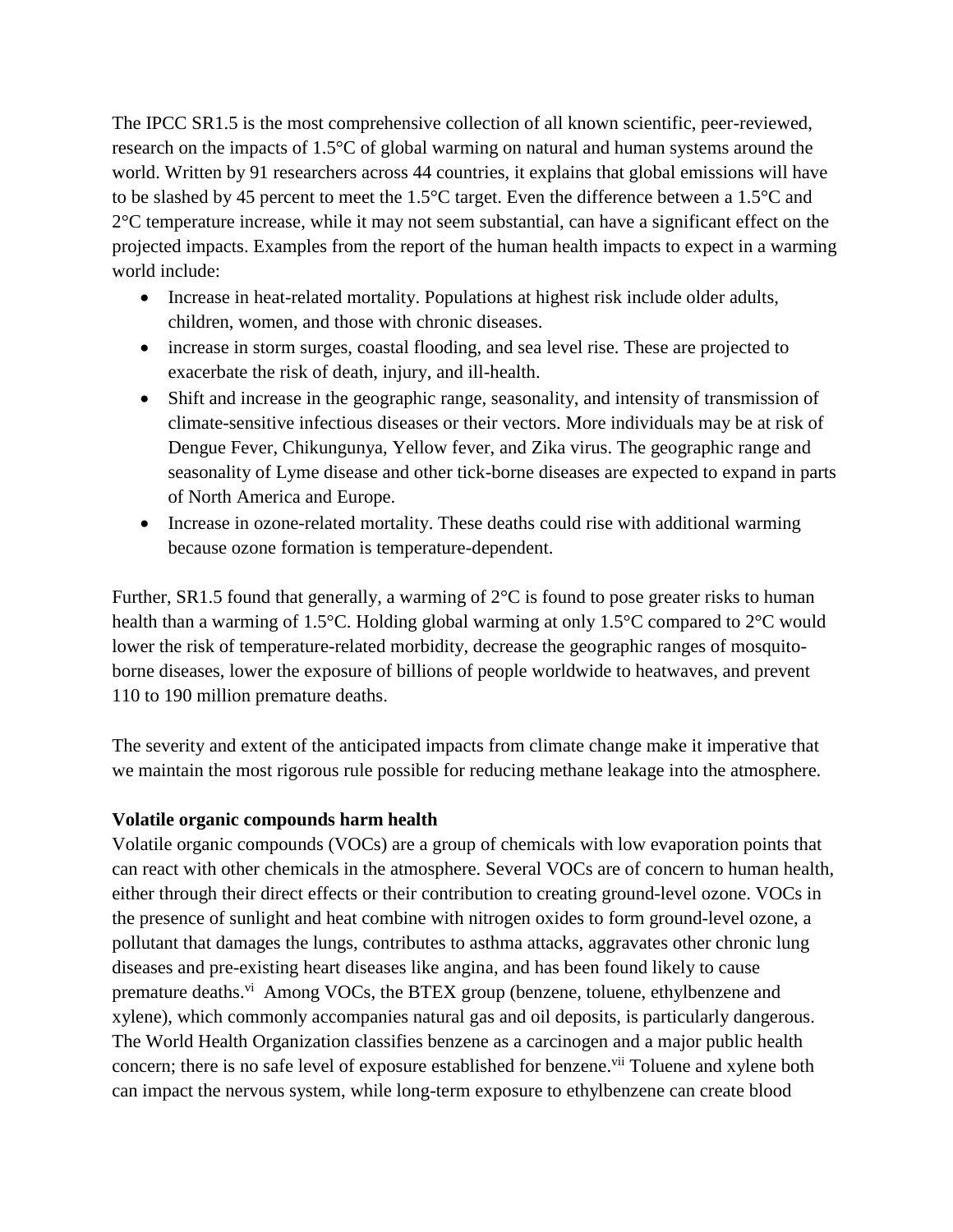disorders.<sup>viii</sup> In now-archived pages, the EPA discussed the risks of exposure to these chemicals and the importance of natural gas and oil facilities adhering to regulations to reduce VOC emissions.<sup>ix</sup>

In the proposed changes to the Rule, the EPA noted that it:

"expects that the forgone VOC emission reductions may also degrade air quality and adversely affect health and welfare effects associated with exposure to ozone, PM2.5, and HAP, [but] data limitations prevent the EPA from quantifying forgone VOC-related health benefits."<sup>x</sup>

Despite those data limitations, several EPA scientists published a study in 2018 which did quantify the health benefits of reducing VOC emissions from the oil and natural gas industry; it estimated those benefits to be around \$300-\$500 per ton.<sup>xi</sup> As those figures indicate, not only is it possible to quantify the benefits associated with reducing VOC emissions, but reducing those emissions can yield meaningful savings in dollars and in health.

### **EPA severely understates the global warming potential of methane**

The EPA in assessing the impacts of methane leakage fails to account for the true potency of methane as a greenhouse gas. The EPA assesses methane's impact on the climate based on the calculation that methane's global warming potential is 25 times greater than that of carbon dioxide over a 100-year timeframe. The EPA has frequently utilized this figure, which came from the IPCC 4th Assessment Report in 2007.<sup>xii</sup> The 2016 NSPS rule utilized the factor of 25 as well, stating that it was used due to its "consistency and comparability with other emissions estimates."<sup>xiii</sup> In 2013, however, the IPCC released an updated Assessment Report, which adjusted the methane carbon equivalency: It stated that methane is 34 times as potent as carbon dioxide over 100 years, and 86 times as potent over 20 years. $x^{i}$  Given that estimates of methane's climate effects are used in the present Rule to analyze the forgone climate benefits over merely the next six years, the 20-year timeframe, with its corresponding carbon equivalency factor of 86, is far more relevant than is the 100-year figure. The powerful warming effects of methane over its first 20 years in the atmosphere highlight the urgency of repairing methane leaks and capturing fugitive methane. This urgency is further underscored by the need to halt temperature increases at 1.5°C, as cited above and as opposed to the 2°C agreed upon in the Paris Accords, in order to avoid catastrophic consequences.<sup>xv</sup>

#### **EPA underestimates the extent of fugitive emissions**

The 2016 version of the Rule predicted that it would reduce methane emissions by some 500,000 tons annually by 2025.<sup>xvi</sup> The changes now being proposed by the EPA would significantly diminish these reductions. However, even if those reductions were to be realized, they would not be sufficient; methane emissions now appear to be far greater than was previously understood. A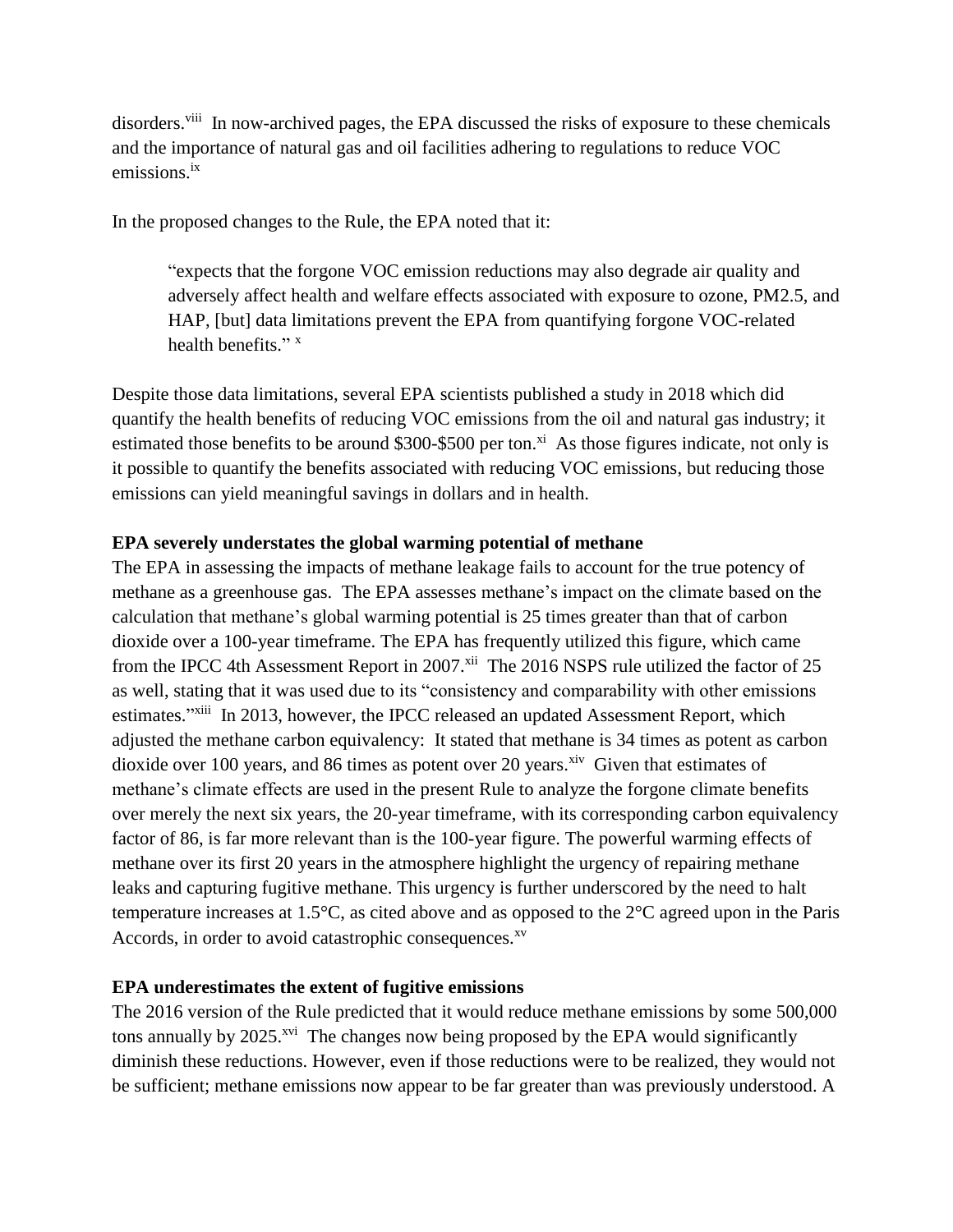report by the Environmental Defense Fund, published in 2018, estimates the fugitive methane emissions for the entire U.S. oil and gas supply. <sup>xvii</sup> Using multiple methods supported by over 100 research experts, the report found that methane emissions are 60 percent higher than the EPA reports. A peer-reviewed article reporting these findings indicated that the discrepancy was largely due to sampling methods and the inability of the EPA to account for abnormal operating conditions.<sup>xviii</sup> A separate 2018 analysis of peer-reviewed research, also conducted by the Environmental Defense Fund, found that in Pennsylvania alone, methane emissions may already total more than 500,000 tons annually.<sup>xix</sup> Conventional wells in Pennsylvania may be leaking as much as 22 percent of their overall gas production, while unconventional wells are leaking at a much lower rate – closer to 0.27 percent – but because of the much higher volume of gas produced by unconventional wells in the state, this small percentage rate results in roughly the same total volume of emissions as conventional wells.<sup>xx</sup> Beyond operational wells, leaks also occur at compressor stations, pipelines and abandoned wells. The originally adopted NSPS measures not only provide greater protection than the amendments now being proposed; they would also yield a greater positive impact than had been projected, given the newly understood magnitude of the extent of methane leakage.

### **Health Effects Can and Should be Quantified and Monetized**

Americans need protection from the health effects of natural gas, especially the roughly 17.6 million Americans who live near active oil and gas operations and face serious health risks associated with fugitive emissions. $^{xxi}$  In a report released this summer, scientists who work for the EPA joined with other researchers to publish a peer-reviewed article estimating particulate matter-related and ozone-related health effects from the oil and natural gas industry as a whole. They predicted for 2025 that these would account for 1,970 premature deaths, 39,000 individuals with upper and lower respiratory symptoms, 3,600 emergency room visits, and 1.1 million asthma attacks related to these emissions.<sup>xxii</sup> The attributable portion of these deaths, hospitalizations and illnesses should be included in the cost-benefit analysis being used to justify the proposed changes to the methane NSPS. Yet, in fact, the EPA is moving in the opposite direction. Despite listing the serious health risks associated with fugitive emissions in Table 3-1 in the Regulatory Impact Analysis, the Agency does not quantify or monetize them in performing the cost-benefit analysis.<sup>xxiii</sup> We refer here to such health outcomes that EPA usually models, such as incidences of premature mortality, non-fatal heart attacks, respiratory and, cardiovascular hospital admissions, and asthma attacks. EPA should also recognize that while no models exist to quantify the impact on reproductive and developmental effects and cancer, the evidence indicates that these effects would also be reduced.<sup>xxiv</sup> Failing to account for the gains to be had by reducing these incidences greatly distorts the cost-benefit analysis.

While these effects were not quantified in the original version of the Rule, their quantification was at that time unnecessary given the benefits already established through the use of a global social cost of methane. Since that time, Executive Order 13783 has rewritten the approach to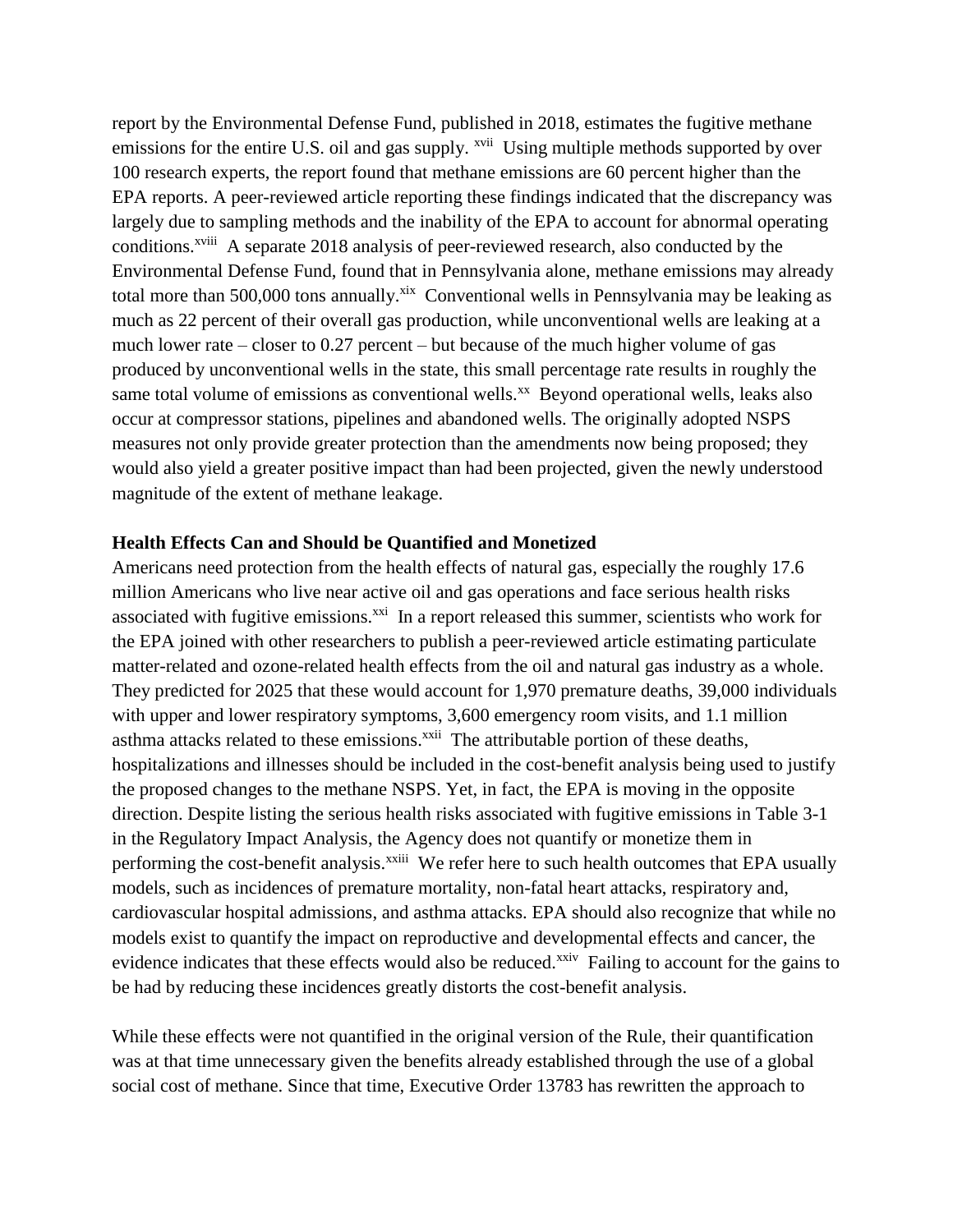measuring the social cost of greenhouse gases. It requires that all environmental regulations be of greater benefit than cost, while effectively revoking the higher global social cost estimates. By failing to quantify or to monetize the many health benefits that would result from implementing the existing NSPS, the EPA would tip the balance of cost-benefit analyses in favor of the oil and gas industries and to the detriment of human health. This is regulatory sleight-of-hand; it should be rejected, and the social cost of methane should be acknowledged and applied in the EPA's calculations.

# **Conclusion**

As the recent IPCC Special Report 1.5 outlined, the next 12 years are critical to reducing emissions of greenhouse gases to slow climate change and protect us from the profound impacts on the environment, food supply, and human health that will arise with increased global temperatures. To strip away environmental protections and allow for increased methane emissions, as the proposed changes to the methane NSPS would do, would contribute to these potentially catastrophic impacts. In addition, the changes would contribute to human health impacts through exposure to fugitive emissions of VOCs.

It is the EPA's mission to protect the environment and human well-being. The changes proposed to the Rule would jeopardize human health. On behalf of the three hundred thousand individual members, three thousand local health departments and roughly three thousand hospitals we represent, we call on the EPA to reject the changes proposed to the Rule and instead to vigorously enforce the existing and far more health-protective New Source Performance Standards.

# Respectfully,

Physicians for Social Responsibility American Lung Association American Public Health Association Alliance of Nurses for Healthy Environments National Student Nurses' Association National Association of Nurse Practitioners in Women's Health National Association of County and City Health Officials Healthcare Without Harm Trust for America's Health Asthma and Allergy Foundation of America

Citizens Climate Lobby/Health Team American Medical Student Association Nurse Alliance of SEIU Healthcare Association of Public Health Nurses Ohio Public Health Association Children's Environmental Health Network National Association of Hispanic Nurses Breathe Utah Southwest PA Environmental Health Project Health Action New Mexico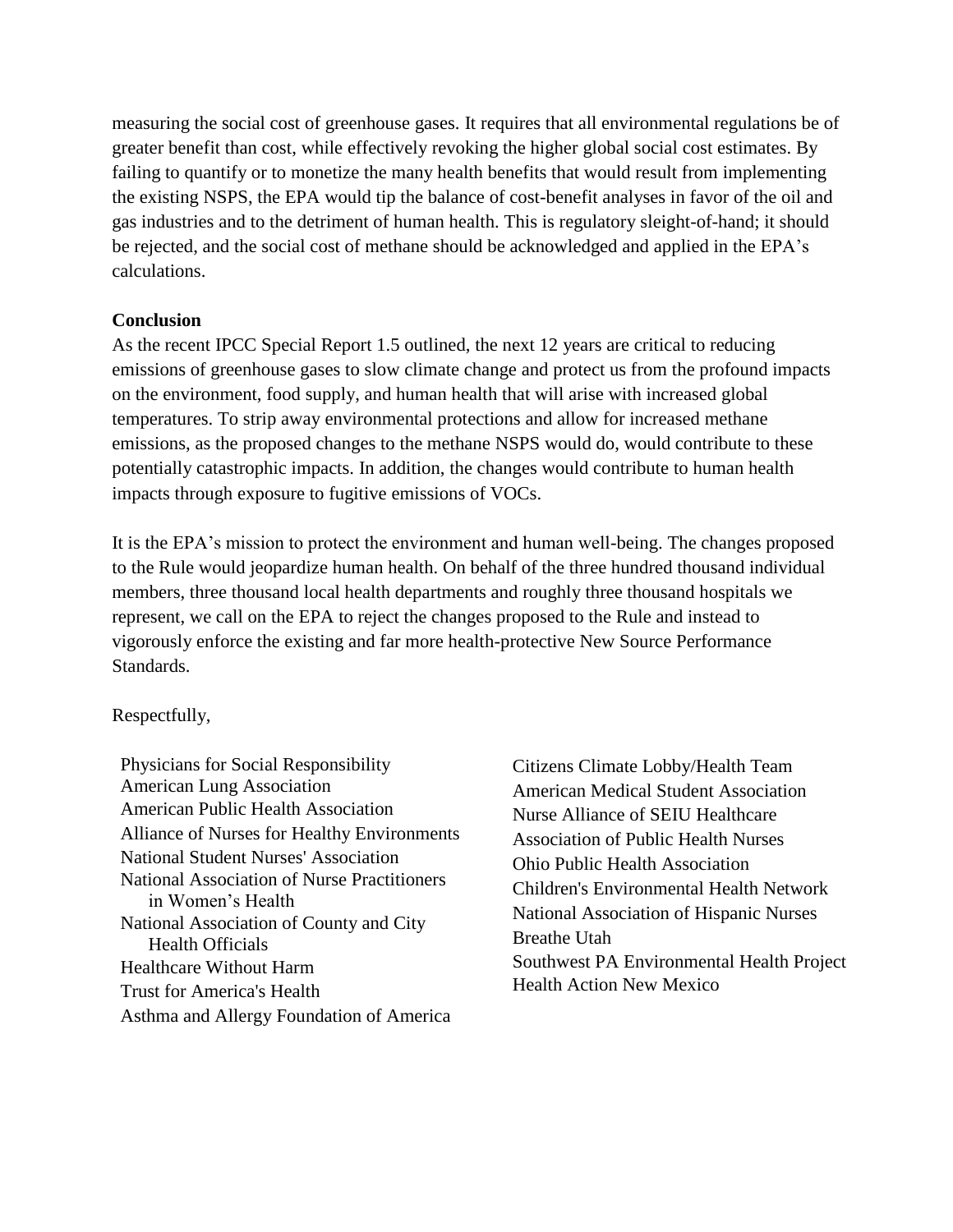#### **NOTES**

<sup>i</sup> Environmental Protection Agency. *Overview of Greenhouse Gases – Methane*.

[https://www.epa.gov/ghgemissions/overview-greenhouse-gases#CH4percent20reference](https://www.epa.gov/ghgemissions/overview-greenhouse-gases#CH4%20reference)

iiCrimmins, A., J. Balbus, J. L. Gamble, C.B. Beard, J.E. Bell, D. Dodgen, R.J. Eisen, N. Fann, M. Hawkins, S.C. Herring, L. Jantarasami, D. M. Mills, S. Saha, M. C. Sarofim, J. Trtanj, and L. Ziska. (2016*): Executive Summary. The Impacts of Climate Change on Human Health in the United States: A Scientific Assessment*. U.S. Global Change Research Program, Washington, DC, 24 pp.<http://dx.doi.org/doi:10.7930/J00P0WXS>

iiiCrimmins, A., J. Balbus, J. L. Gamble, C.B. Beard, J.E. Bell, D. Dodgen, R.J. Eisen, N. Fann, M. Hawkins, S.C. Herring, L. Jantarasami, D. M. Mills, S. Saha, M. C. Sarofim, J. Trtanj, and L. Ziska, 2016: *Executive Summary. The Impacts of Climate Change on Human Health in the United States: A Scientific Assessment*. U.S. Global Change Research Program, Washington, DC, 24 pp.<http://dx.doi.org/doi:10.7930/J00P0WXS>

iv The Interagency Working Group on Climate Change and Health. (2010). *A Human Health Perspective On Climate Change: A Report Outlining the Research Needs on the Human Health Effects of Climate Change*. Research Triangle Park, NC: Environmental Health Perspectives/National Institute of Environmental Health Sciences. doi:10.1289/ehp.1002272 Available: [www.niehs.nih.gov/climatereport](http://www.niehs.nih.gov/climatereport)

v Intergovernmental Panel on Climate Change Special Report on Global Warming of 1.5°C (IPCC SR1.5). http://www.ipcc.ch/report/sr15/

<sup>vi</sup> U.S. EPA. Integrated Science Assessment (ISA) of Ozone and Related Photochemical Oxidants (Final Report, Feb

2013). U.S. Environmental Protection Agency, Washington, DC, EPA/600/R-10/076F, 2013.

vii World Health Organization. (2010) *Exposure to Benzene: A Major Public Health Concern.*

<http://www.who.int/ipcs/features/benzene.pdf>

viii Environmental Protection Agency. *Outdoor Air-Industry, Business, and Home: Oil and Natural Gas Production*. Last updated Feb. 21, 2016. [https://archive.epa.gov/airquality/community/web/html/oil-gas\\_addl\\_info.html](https://archive.epa.gov/airquality/community/web/html/oil-gas_addl_info.html)

ix Environmental Protection Agency. *Outdoor Air-Industry, Business, and Home: Oil and Natural Gas Production*. Last updated Feb. 21, 2016. [https://archive.epa.gov/airquality/community/web/html/oil-gas\\_addl\\_info.html](https://archive.epa.gov/airquality/community/web/html/oil-gas_addl_info.html)

<sup>x</sup> Environmental Protection Agency. (2018). 83 FR § 52056. *Oil and Natural Gas Sector: Emission Standards for New, Reconstructed and Modified Sources Reconsideration*.

xi Fann, N., Baker, K.R., Chan, E.A.W., Eyth, A., Macpherson, A., Miller, E., Snyder, J. (2018) *Assessing Human*  Health PM2.5 and Ozone Impacts from U.S. Oil and Natural Gas Sector Emissions in 2025. Environmental Science & Technology *52* (15), pp. 8095-8103. DOI: 10.1021/acs.est.8b02050

<sup>xii</sup> Intergovernmental Panel on Climate Change. (2007) 4<sup>th</sup> Assessment Report- Synthesis Report. <https://ipcc.ch/report/ar4/syr/>

xiii Environmental Protection Agency. (2016). 81 FR § 35823. *Oil and Natural Gas Sector: Emission Standards for New, Reconstructed and Modified Sources*.

xiv Intergovernmental Panel on Climate Change. (2014) 5<sup>th</sup> Assessment Report- Synthesis Report. [https://www.ipcc.ch/pdf/assessment-report/ar5/syr/AR5\\_SYR\\_FINAL\\_All\\_Topics.pdf](https://www.ipcc.ch/pdf/assessment-report/ar5/syr/AR5_SYR_FINAL_All_Topics.pdf)

xv Intergovernmental Panel on Climate Change*.* (2018). *Global Warming of 1.5°C- Summary for Policy Makers*  [http://report.ipcc.ch/sr15/pdf/sr15\\_spm\\_final.pdf](http://report.ipcc.ch/sr15/pdf/sr15_spm_final.pdf)

xvi Environmental Protection Agency. (2016). 81 FR § 35823. *Oil and Natural Gas Sector: Emission Standards for New, Reconstructed and Modified Sources*.

xvii Environmental Defense Fund. (2018). *Measuring Methane: A Groundbreaking Effort to Quantify Methane Emissions from the Oil and Gas Industry*. Available at [https://www.edf.org/sites/default/files/EDF-Methane-](https://www.edf.org/sites/default/files/EDF-Methane-Science-Brochure.pdf)[Science-Brochure.pdf](https://www.edf.org/sites/default/files/EDF-Methane-Science-Brochure.pdf)

xviiiAlvarez, R. A., Zavala-Araiza, D., Lyon, D. R., Allen, D. T., Barkley, Z. R., Brandt, A. R., … Hamburg, S. P. (2018). Assessment of methane emissions from the U.S. oil and gas supply chain. *Science*, *361*(6398), 186 LP-188. doi: 10.1126/science.aar7204

xix Environmental Defense Fund. (2018). *Pennsylvania Oil and Gas Emissions Analysis*. <https://www.edf.org/energy/explore-pennsylvanias-oil-and-gas-pollution>

xx Environmental Defense Fund. (2018). *Pennsylvania Oil and Gas Emissions Analysis*. <https://www.edf.org/energy/explore-pennsylvanias-oil-and-gas-pollution>

xxi Czolowski, E. D., Santoro, R. L., Srebotnjak, T., & Shonkoff, S. B. (2017). Toward Consistent Methodology to Quantify Populations in Proximity to Oil and Gas Development: A National Spatial Analysis and Review. *Environmental Health Perspectives,125*(8). doi:10.1289/ehp1535